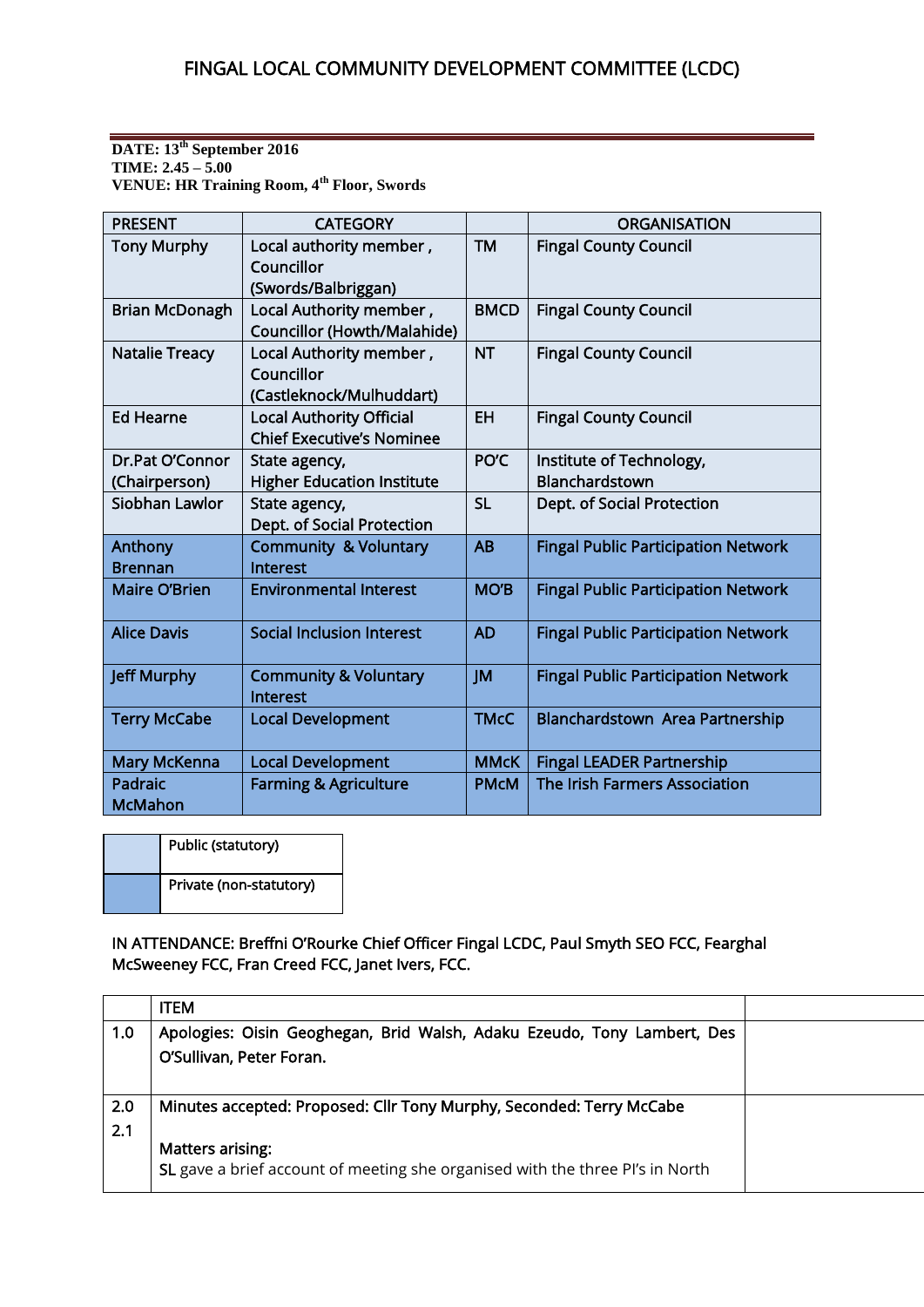## FINGAL LOCAL COMMUNITY DEVELOPMENT COMMITTEE (LCDC)

|             | Dublin area including Blanchardstown Area Partnership, which focused on<br>closer co-operation and local working relationships including referrals.<br>Specifically discussion had taken place regards the Back to Work Enterprise<br>Allowance, training sample courses and language support programmes in<br>North County Fingal.                                                                                                                                                              |             |
|-------------|--------------------------------------------------------------------------------------------------------------------------------------------------------------------------------------------------------------------------------------------------------------------------------------------------------------------------------------------------------------------------------------------------------------------------------------------------------------------------------------------------|-------------|
| 2.2         | TMcC said from a PI point of view the meeting was very satisfactory that<br>referrals had been coming from Baldoyle and that they would continue to work<br>closely with the DSP, local groups and networks.                                                                                                                                                                                                                                                                                     |             |
| 2.3         | PO'C & BO'R reported that an implementation group for the LECP has not been<br>progressed. Action: Invite FCC Community Section representative to give a<br>progress report on elements of the plan they are responsible at next meeting.                                                                                                                                                                                                                                                        | <b>BO'R</b> |
| 3.00<br>3.1 | <b>Correspondence &amp; Chairs Report</b><br><b>PO'C</b> reported that a meeting had taken place on the $7th$ September between<br>the Chair of the Fingal LEADER Partnership, himself and the Chief Officer<br>relating to the matter of referrals to SICAP from TUS participants in the North<br>County under FLP guidance. The Chair in response to correspondence on the<br>matter from the PI requested the meeting, the matter was clarified, no barrier<br>exists for referrals to SICAP. |             |
| 3.2         | PO'C read from a prepared activity report, key points of which:<br>Considerable level of engagement and activity regarding the Dublin Rural<br>Leader - Local Development Strategy Plan. The plan was approved by the<br>Independent Selection appointed by the Department of Arts, Heritage,<br>Regional, Rural and Gaeltacht Affairs and Pobal on 16 August last, subject to a<br>number of small recommendations.                                                                             |             |
| 3.3         | Met with the Pobal Liaison Officer Aileen O'Connor, along with BW and BO'R on<br>1st July regards SIACP Mid-Year Review. Following A Mid-Year review of SICAP<br>performance I met with the CEO and Chair of the Programme Implementer<br>along with PS, Senior Executive Officer, FCC and BW, Chair LCDC SICAPO<br>Oversight Committee to discuss the progress of SICAP so far this year.                                                                                                       |             |
| 3.4         | Attended the inaugural meeting of the Network of Chairs of LCDCs in the<br>Customs House on 16 <sup>th</sup> August last. The meeting was attended by Chairs<br>representing 17 of the 33 LCDCs. The meeting, hosted by the Department of<br>Housing, Planning, Community, and Local Government was an opportunity to<br>meet with other LCDCS and discuss challenges and opportunities nationally.                                                                                              |             |
| 3.5         | Met with PPN support worker in the Community department of Fingal County<br>Council to explore ways in which the work of the PPN, specifically its LCDC<br>members can be supported into the future.                                                                                                                                                                                                                                                                                             |             |
| 3.6         | Met with a delegation from the Fujian Province who visited Fingal as part of an<br>inward trade mission to Ireland on 9 <sup>th</sup> August last.                                                                                                                                                                                                                                                                                                                                               |             |
| 3.7         | The official launch of LECP's is happening at the Ploughing Championships in<br>Tullamore on September 20 <sup>th</sup> by Minister Coveney. It was noted that while all<br>were invited, no tickets were made available by the Department.                                                                                                                                                                                                                                                      |             |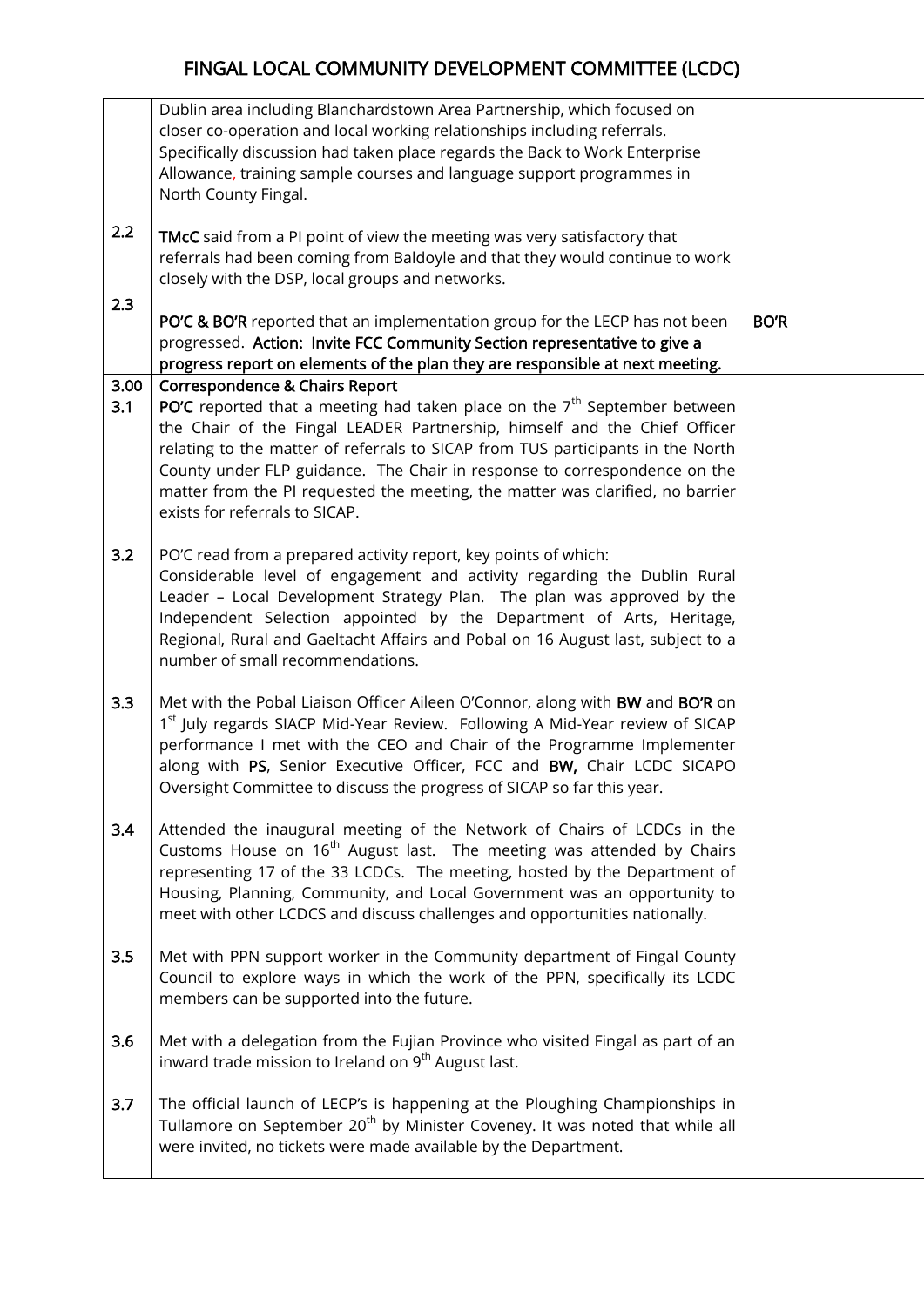## FINGAL LOCAL COMMUNITY DEVELOPMENT COMMITTEE (LCDC)

| 3.8  | Chair wanted to note the work and effort by FCC staff into the Leader Strategy       |             |
|------|--------------------------------------------------------------------------------------|-------------|
|      | and congratulate them on same.                                                       |             |
|      |                                                                                      |             |
|      |                                                                                      |             |
| 4.00 | <b>Public Participation Network</b>                                                  |             |
|      | Discussion regarding resource worker for PPN took place. Members of PPN              |             |
|      | expressed some reservation on process.                                               |             |
|      | EH said rules and procedure are the same public service wide and selection was       |             |
|      | wrapped up in this process.                                                          |             |
|      | Action: PO'C agreed to to convey the main points made on the discussion to           | PO'C        |
|      | Margaret Geraghty, Director of Services, Housing & Community Department.             |             |
|      |                                                                                      |             |
| 5.00 | Social Inclusion and Community Activation Programme                                  |             |
|      | BW report was circulated, noted that some points were already covered in the         |             |
|      | Chair report. Following circulation a general discussion took place, including:      |             |
| 5.1  | Some Headline Indicators short at the mid-year stage. TMcC outlined                  |             |
|      | the programme of works for the remaining part of the year and                        |             |
|      | expressed confidence that Targets and spend would be met.                            |             |
| 5.2  | TMcC pointed out that there was no requirement to have                               |             |
|      | representatives from North Fingal on the Board, that in spite of this her            |             |
|      | Board were looking at changing their constitution, further she related               |             |
|      | board membership is a matter for the company.                                        |             |
| 5.3  | Some members opined the use of the company name Blanchardstown                       |             |
|      | Area Partnership may provide a barrier to rolling out SICAP county wide,             |             |
| 6.00 | <b>TMcC</b> disagreed.<br><b>Promoting Community Interest</b>                        |             |
|      | MO'B highlighted the issue of Climate Change and that consultation had started       |             |
|      | on "A DRAFT STRATEGY TOWARDS CLIMATE CHANGE ACTION PLANS FOR THE                     |             |
|      | DUBLIN LOCAL AUTHORITIES"                                                            |             |
|      | Action: Circulate document/link to all                                               |             |
|      |                                                                                      | <b>BO'R</b> |
| 6.1  | AB said that 470 community groups were registered with the Fingal PPN,               |             |
|      | approx. 50 attended the last Plenary and that this caused problems getting a         |             |
|      | quorum and getting decisions passed. Janet Ivers said all the groups had been        |             |
|      | written to and the database was being updated at present.                            |             |
|      | AB asked about the progress of the LECP.                                             |             |
|      |                                                                                      |             |
| 7.00 | <b>LEADER</b>                                                                        |             |
|      | A website with basic information for likely project promotors can be access at       |             |
|      | www.dublinruralleader.ie Action: Circulate link                                      | <b>BO'R</b> |
| 8.00 | Towns & Village Renewal Scheme                                                       |             |
|      | Paul Smyth gave a report on the scheme, that a short turn-around existed,            |             |
|      | applications to be completed by $30^{th}$ September and resources spent by $31^{st}$ |             |
|      | December. BMcD commented on the large number of steps involved.                      |             |
|      | Action: Feedback at next meeting                                                     | <b>PS</b>   |
|      |                                                                                      |             |
| 9.00 | <b>LCDC Member Profile</b>                                                           |             |
|      | JM Fingal PPN gave a talk on his role and the role of community radio                |             |
|      | generally. A short discussion ensued and it was agreed community radio               |             |